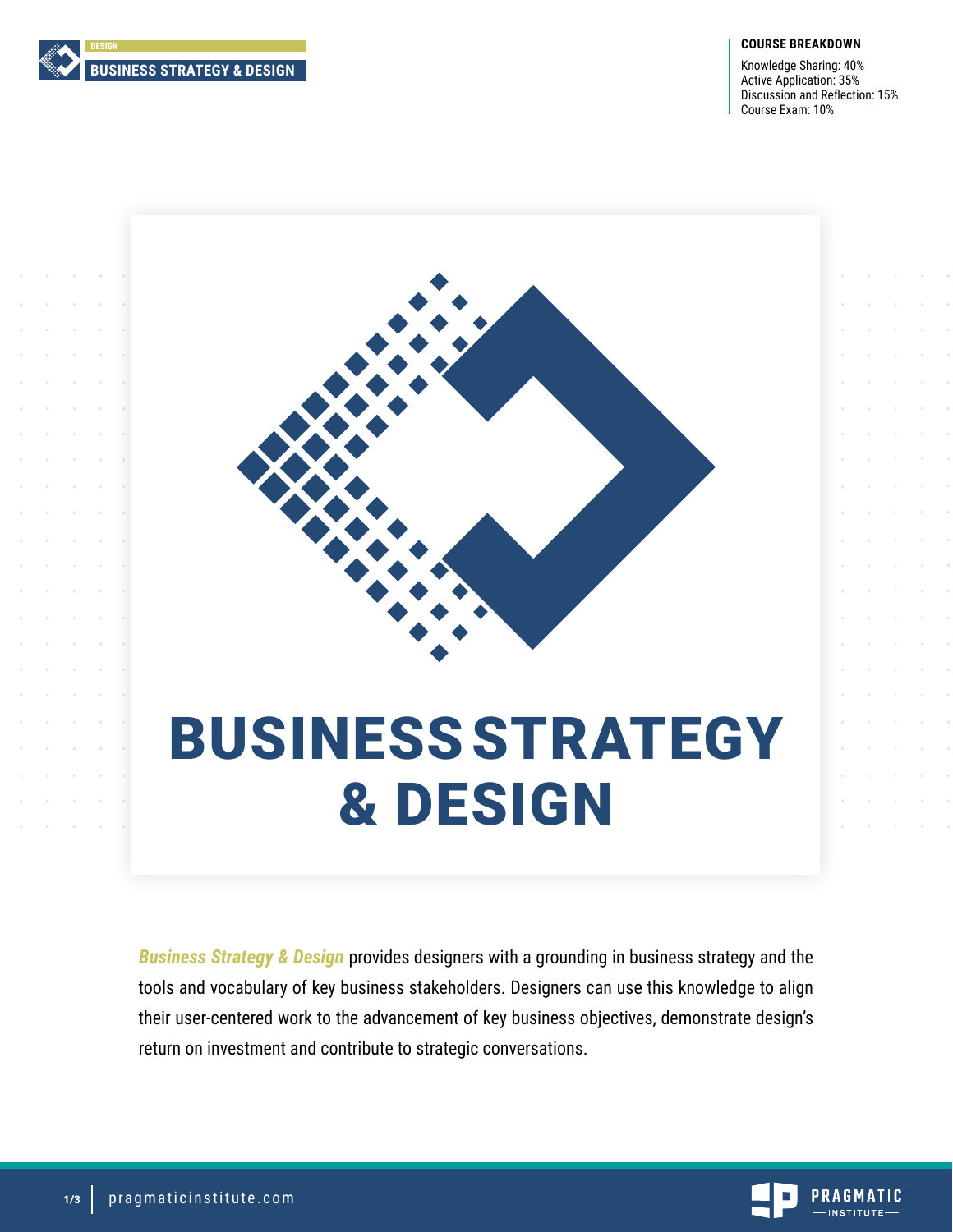

# **COURSE OBJECTIVES**

MAIN OBJECTIVE:

 $\bigcirc$ 

Understand, measure and communicate how design fits into the strategic landscape so you can confidently contribute to strategic conversations.

| <b>Connect to your</b><br>company's business<br>strategy                       | Understand the purpose of a business strategy and name its<br>key components<br>■ Identify the factors to be considered when framing a business strategy<br>Specify the levers available for competing in a market<br>Learn how business strategy helps guide the company's resource<br>investments                                                                       |
|--------------------------------------------------------------------------------|---------------------------------------------------------------------------------------------------------------------------------------------------------------------------------------------------------------------------------------------------------------------------------------------------------------------------------------------------------------------------|
| <b>Translate your company's</b><br>business strategy into<br>design priorities | ■ Describe how business strategy guides the work of designers and<br>cross-functional teams<br>Analyze how the business strategy of an organization will likely<br>impact its design focus                                                                                                                                                                                |
| <b>Communicate the business</b><br>value of design                             | ■ Name the ways in which design can contribute to business<br>strategy<br>■ Identify how meeting user goals can support specific business<br>goals<br>Directly connect your design work to business goals                                                                                                                                                                 |
| <b>Balance desirability</b><br>and viability                                   | $\blacksquare$ Find the difference between user, buyer and business goals-<br>determining where and why they might appear to conflict<br>Plan how to initiate a cross-functional conversation to resolve<br>such conflicts<br>Learn how companies gather information about user, buyer and<br>business goals<br>I Identify the business benefit of addressing a user need |
| <b>Measure design impact</b>                                                   | Explain how metrics are used to evaluate business success<br>■ Identify key metrics for your stakeholders and how your design<br>work can impact them<br>■ Draw the connection between design metrics and business goals                                                                                                                                                  |